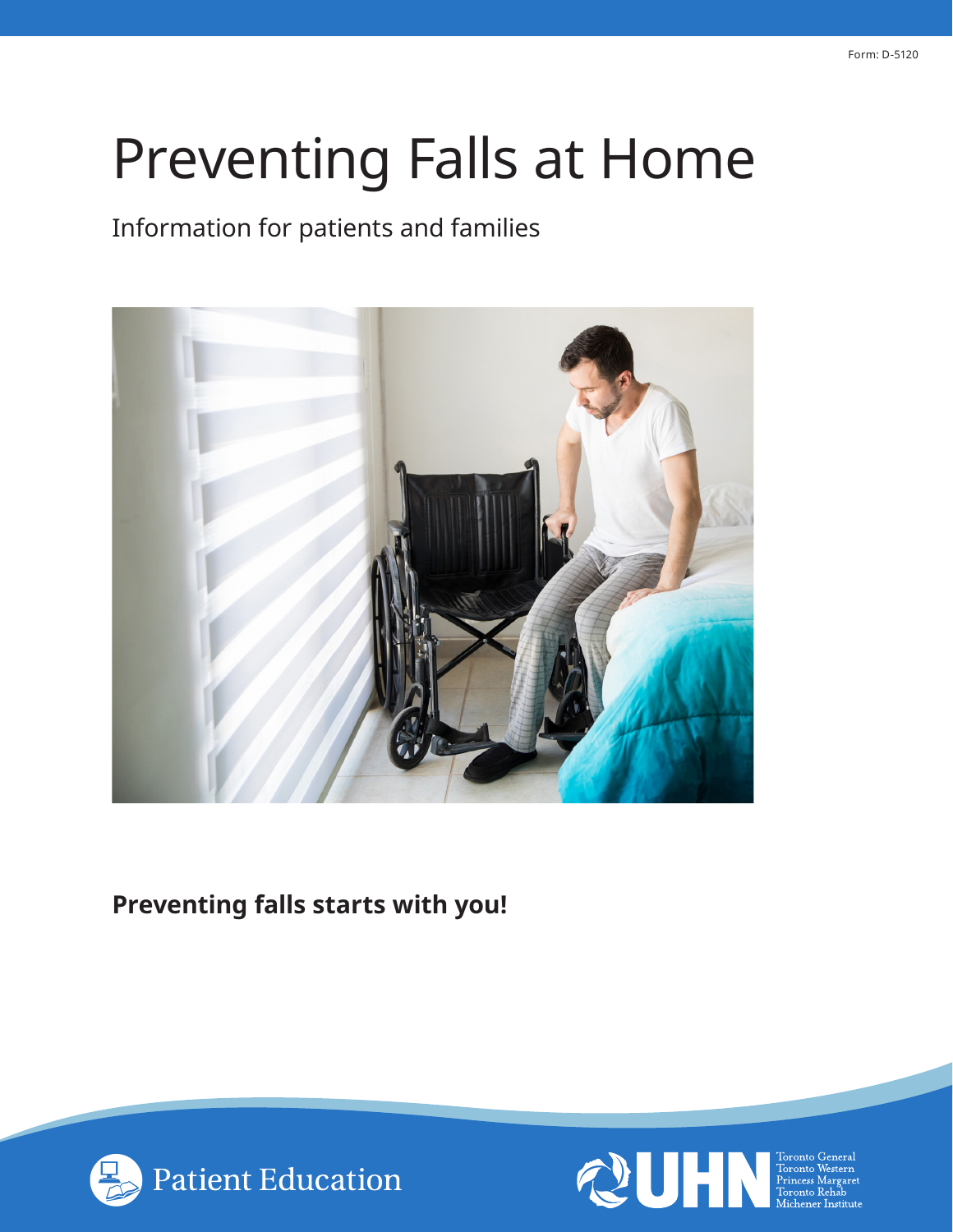### **Important facts about falls**



Many serious falls happen at home. It's important to know what you can do to stay safe and reduce your risk of falling.

#### **Did you know?**

- $\checkmark$  About 3 out of 10 adults over age 65 and living in the community fall at least once a year.
- $\checkmark$  After a fall, older Canadian adults spend about 22 days in hospital.
- $\checkmark$  Almost all broken hip (about 9 out of 10) are related to falls.
- $\checkmark$  Falls are expensive. The Canadian healthcare system spends about \$8.7 billion dollars a year on falls and injury from falls.

**Remember:** The goods news is many falls **can** be prevented.

#### **What can happen after a fall?**

Sometimes a fall can cause a serious injury like a broken bone.

Even when falls do not cause physical injuries, there can be negative effects. For example, a person may become less confident after a fall. They may not take part in their everyday activities or they may become afraid of falling again. A fear of falling can make a person more likely to fall in the future.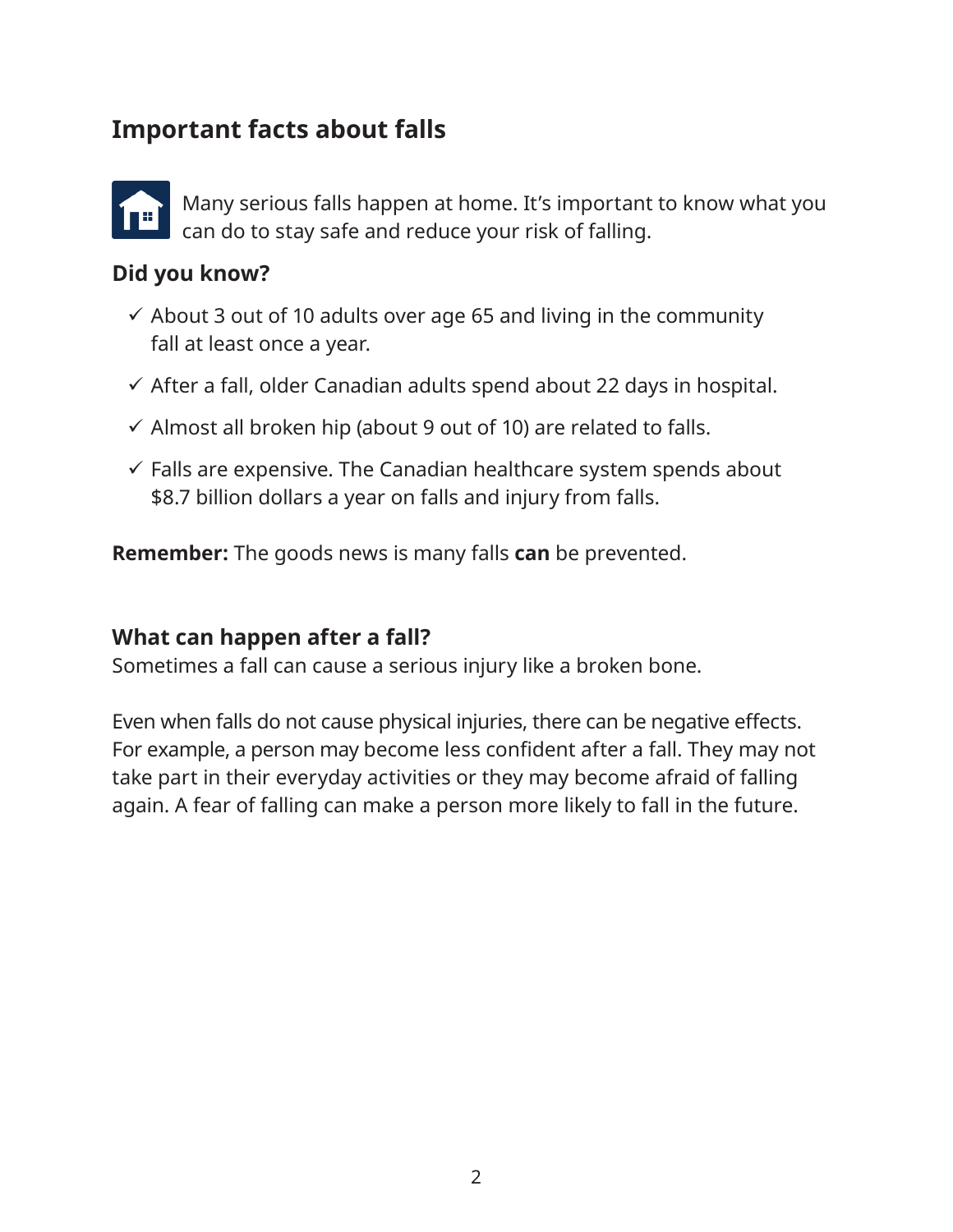# **Am I at risk for falling?**

Ask yourself these questions. If you answer **yes** to any of them, you may be at a higher risk of falling.

- $\square$  Do you ever feel dizzy?
- $\square$  Do you take 4 or more medicines a day?
- □ Do you drink alcohol or take non-prescribed medications?
- $\square$  Do you have foot problems?
- $\square$  Do you have weak muscles or stiff joints?
- $\square$  Do you have to rush to the bathroom?
- $\square$  Do you have problems seeing or hearing?
- $\square$  Do you have trouble concentrating?
- $\square$  Are you ever short of breath?
- $\square$  Do you walk in places that are uneven, slippery or icy?
- $\square$  Do you ever lose your balance?
- $\Box$  Have you had a fall, or slipped or tripped in the last year?
- $\Box$  Are you afraid of falling?
- $\square$  Do you have one or more chronic physical or mental health conditions, such as glaucoma or dementia?

Talk to your health care provider about how you can reduce some of these risks.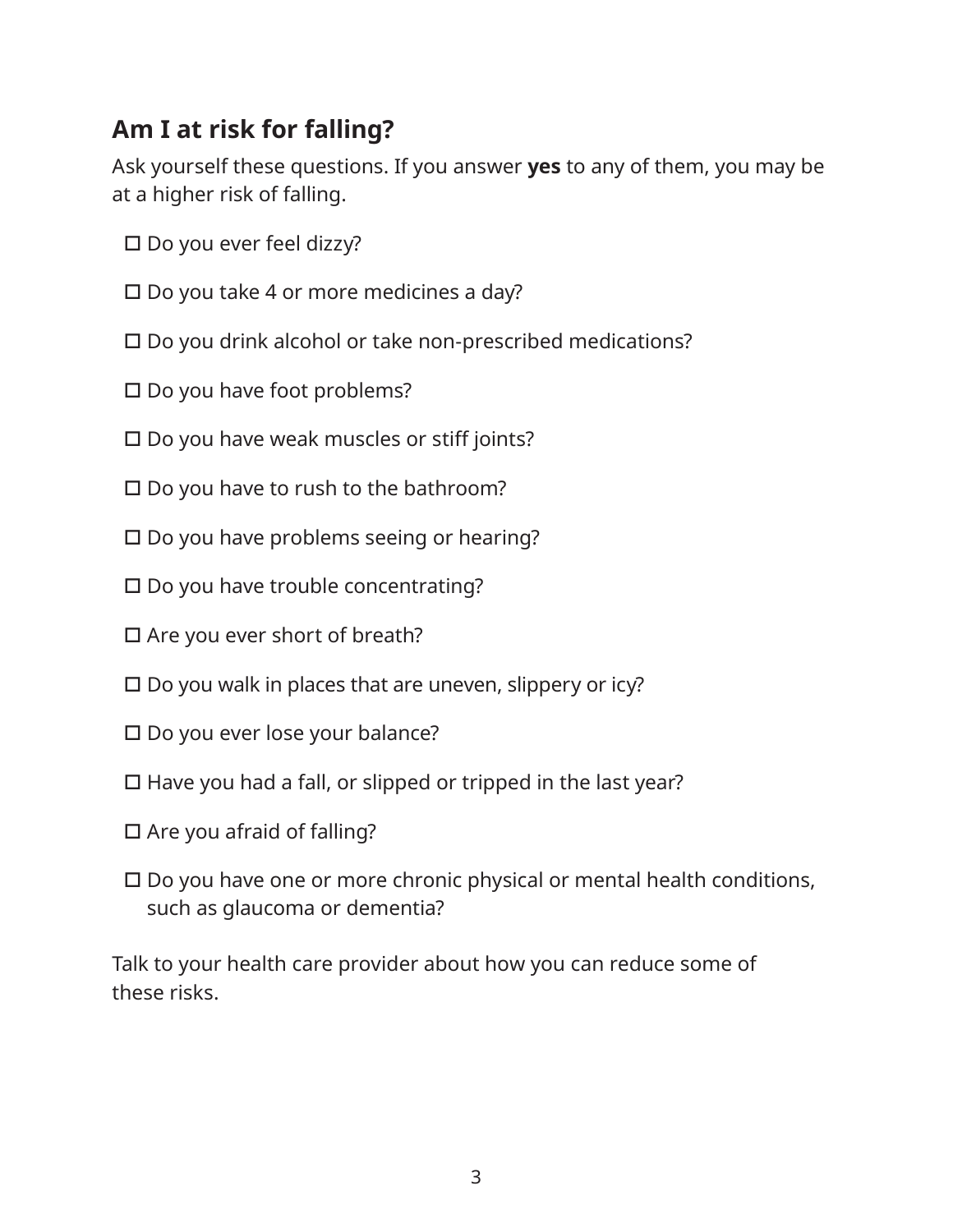# **How can I help prevent falls at home?**

Use these tips to help you stay safe at home:

## **Caring for your health**

- Have your health care provider check your blood pressure, eyesight and ears regularly.
- Review your medicines and vitamins regularly with your health care provider. Always speak with your doctor or nurse practitioner before making changes to your medications.
- Keep an up-to-date list of your medications that you take and how you take them. Bring this list with you when you see your doctor, nurse practitioner or pharmacist.
- Speak to your doctor or nurse practitioner if you feel dizzy or drowsy.



- Use the same pharmacy for all of your prescription and non-prescription medicines. Many pharmacies will keep track of your medicines and tell you about any problems or side effects. Your pharmacist can help make sure it's safe to take any new medicine with others you are already taking.
- Speak to your health care provider if you are using cannabis products, drinking alcohol or taking non-prescribed medications.
- Get up slowly from your bed or chair. This can prevent a sudden drop in your blood pressure and dizziness. Ask for help if you need it.
- Do exercises that improve your strength and balance. Stretching and walking are good examples. You can do strength exercises while sitting to keep yourself stable.

Talk to your doctor or nurse before starting an exercise program.

If you would like to join an exercise program near you, call **211** to reach the **Toronto Community and Social Services Help Line**.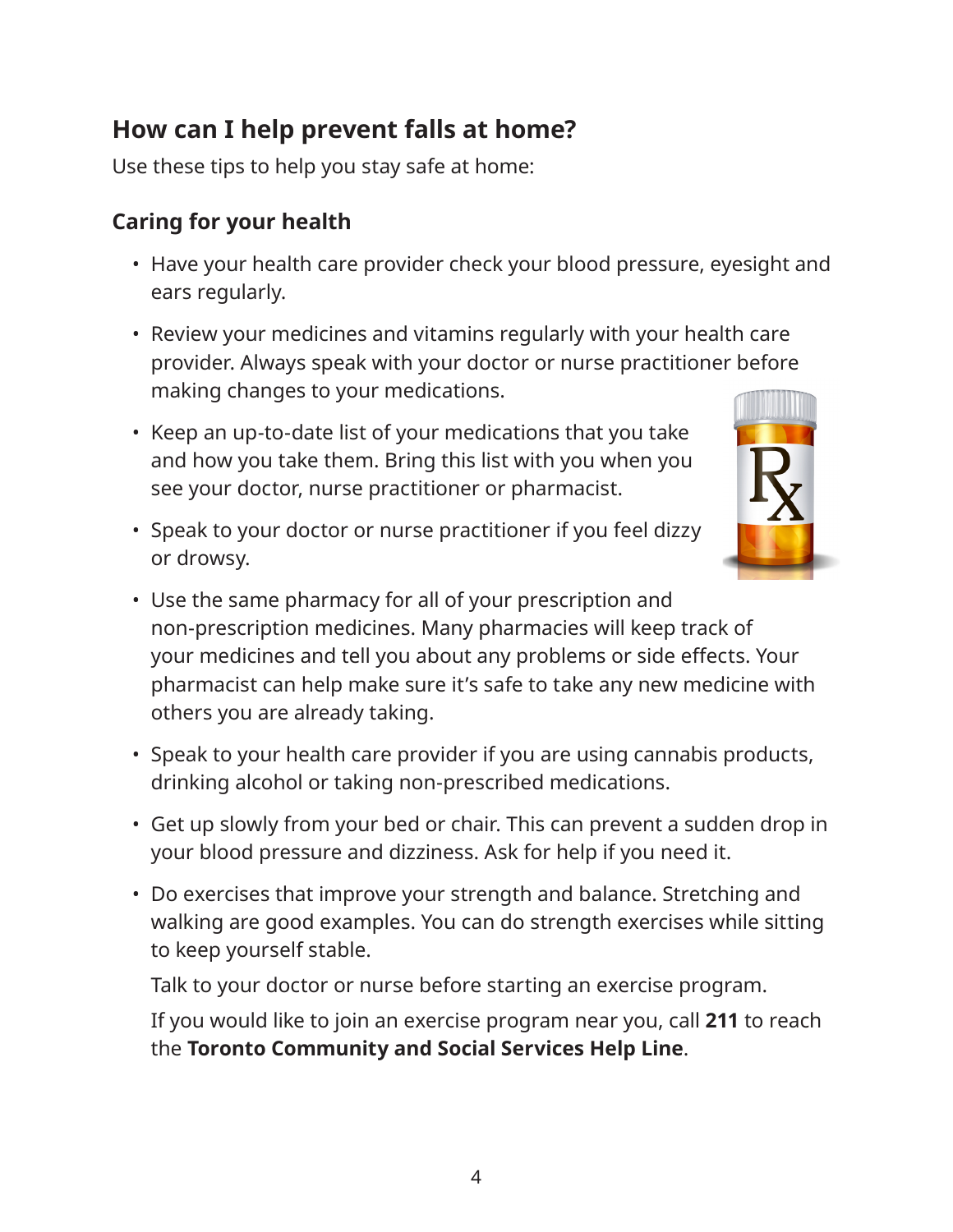#### **Moving around**

- Wear shoes that fit well and have non-slip soles. Don't wear socks on tiles or wooden floors.
- Keep electrical cords out of the way, or attach them to the floor.
- Use non-slip mats under any loose rugs or mats.
- Make sure there are handrails on both sides of the stairs.
- If you need one, use a walking cane that fits well and has rubber feet. Replace the feet when they get worn out. Get a physiotherapist, occupational therapist or other health care professional to check and make sure the cane is the right height for you.
- Make sure rooms and hallways have enough light. Light switches should be easy to reach. Use night lights in the bathroom and hallways.
- If you have a pet, make sure they are not near your feet before you stand from sitting or begin walking.

#### **In the kitchen**

- Keep things you need within reach.
- Use step stools with rubber feet to reach higher items. Don't stand on chairs.
- Use long-handled mops to clean spills. You can also buy tools like reachers or grabbers to help you avoid bending or reaching too far.



#### **In the bathroom**

- Use a non-skid bath mat in and outside the bathtub or shower.
- Install a grab bar in the shower or bathtub.
- Use a bath bench.

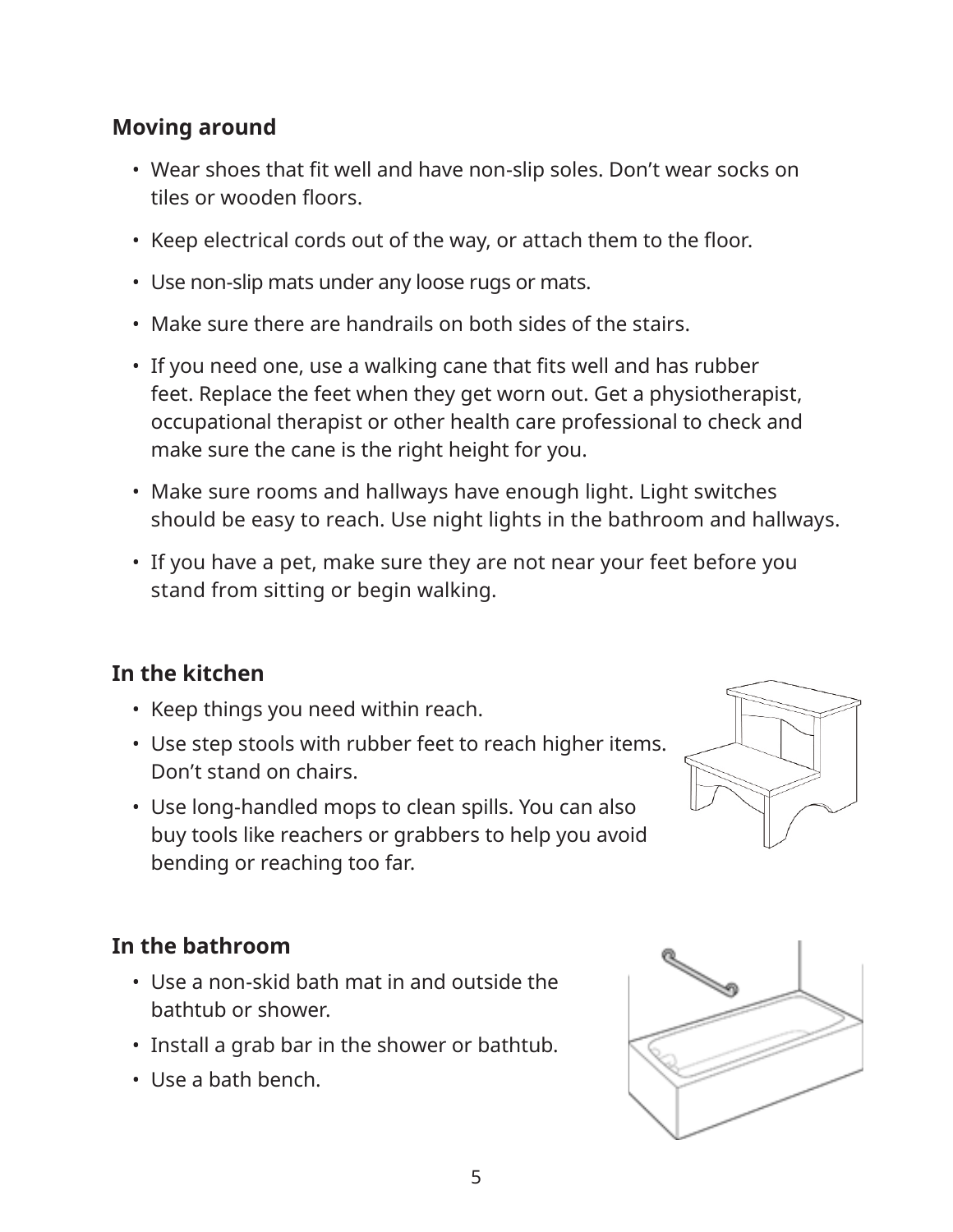#### **Outside of the home and in your community**

- Scan your environment for hazards. For example, check for dim outdoor lighting and damaged, slippery or cluttered stairs, pathways and decks.
- Avoid slippery surfaces when you walk outside your home, especially in the winter.
- Report community hazards to your property manager or municipality.
	- Call 311 to reach "Toronto at Your Service" to report issues with road, sidewalks, bus stops or walkways.
	- Contact Toronto Transit Commission (TTC) to see if you are eligible for services offered by Wheel-Trans. Call customer service at 416 393 4111 or email wtcs@ttc.ca.



- Have a plan for help if you fall.
- Put telephones in rooms that you use often or keep your cell phone within reach at all times.
- Keep a list of emergency telephone numbers by the phone or stored in your cell phone.
- Buy a monitoring device or other similar products if you live alone and are at a high risk of falling.